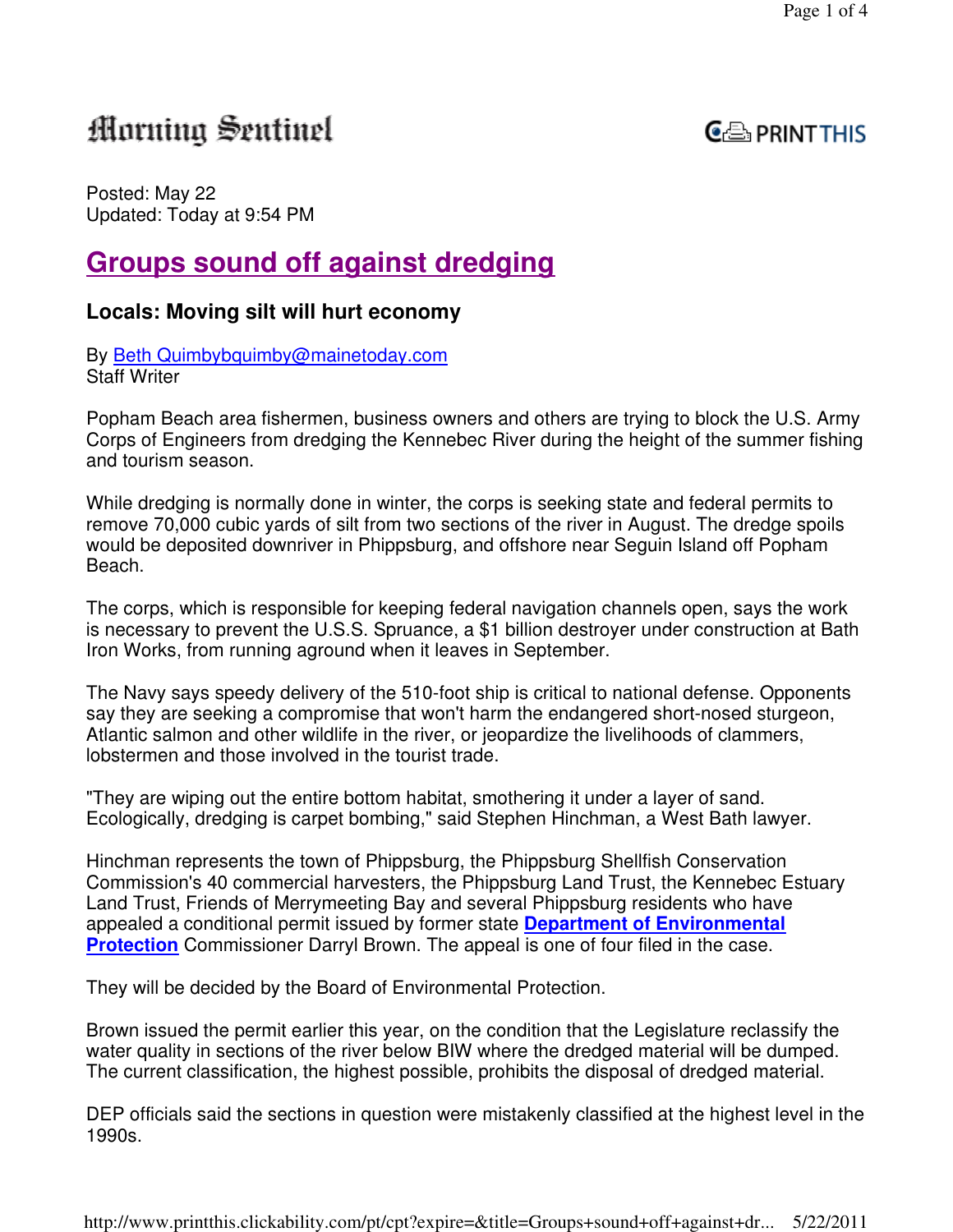"Our documentation makes it clear to us there was an error," said Susan Davies, water quality standards coordinator at the DEP.

Lawmakers have yet to act on the reclassification, which is included in an omnibus bill proposing changes to DEP rules.

Opponents say they are not against shipbuilding or dredging, but they question why the corps didn't plan better for the project.

"It is frustrating for us because we know they have to do it, and BIW provides a ton of jobs for our families and friends. But why do we have to do all the sucking it up for poor planning?" said Ethan DeBery, a Phippsburg resident who runs a fishing excursion boat and ferry boat to Seguin Island.

Opponents say they are just asking the corps to take less intrusive steps than the full-fledged dredge the agency is proposing -- the firstsince 2003 -- to ensure that the Spruance doesn't run aground.

Hinchman said it is possible the channel can be deepened by using a mechanical bucket dredge rather than the proposed hopper dredge, which vacuums up the material. He said the corps could then come back and do the full dredging in the winter.

Bill Kavanaugh, manager of the dredging project, said the corps cannot afford to dredge twice. He said federal funding for maintenance dredging is declining, especially for projects like this one, that do not involve commercially important ports. The Kennebec dredging will cost about \$1.5 million.

"We are not looking to modify our plan," said Kavanaugh.

He disputed opponents' claims that the dredging would hurt fishing or the environment, saying the corps is required to pursue the least costly environmentally suitable alternative available.

"We don't anticipate any flats being closed and any significant impacts as far as fishing and tourism," said Kavanaugh.

He said ongoing dredging off Cape Cod in Massachusetts has benefitted fishing.

"You are dredging up sediments that contain tiny organisms that fish go for," said Kavanaugh.

He said he expects the project to win approval from the National Marine Fisheries Service, which has the authority to stop the work if it threatens endangered species.

Opponents point out that the destroyer went safely down the river for sea trials in March, when a Bath Iron Works pilot successfully navigated the ship outside the designated channel.

But Commander Tate Westbrook, a self-described environmentalist and captain of the Spruance and its 275 crew members, said that is a risk he cannot take. He said that in March, with the tides at their highest, the ship barely cleared the bottom.

"We had two feet between the bottom of my ship and the granite edges of the river," said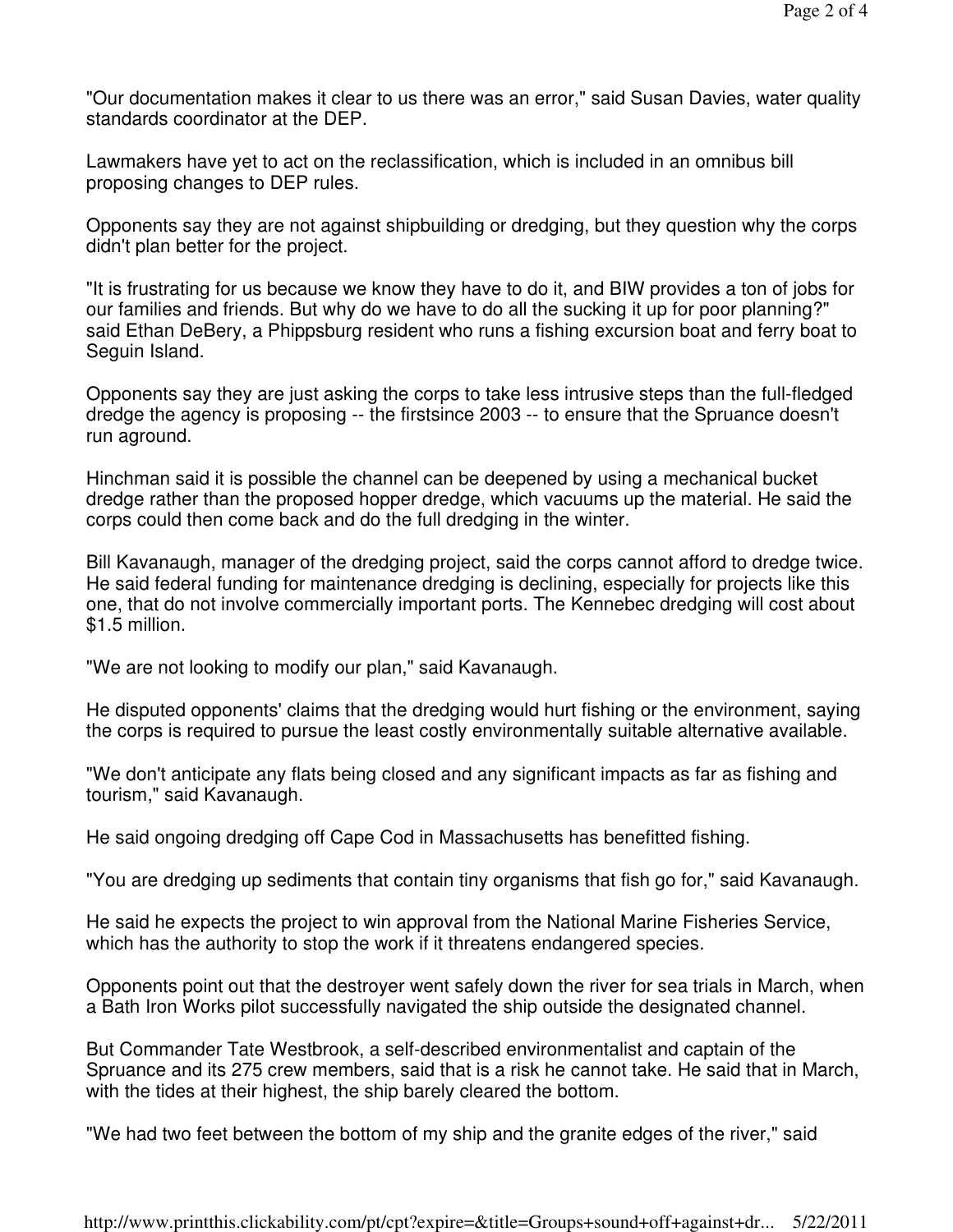Westbrook.

He said no matter how experienced the pilot, it is impossible to know exactly where the channel is under a destroyer, which is not equipped with a forward depth sounder.

Westbrook said the safety of his crew, many of whom will be going to sea for the first time, is at stake as well as the environment if his ship runs aground and spills the 300,000 gallons of fuel it will be carrying.

Westbrook said due to technical delays the ship is already six months overdue for its nearly year-long trip down the East Coast and through the Panama Canal to its home port of San Diego. Westbrook said the chief of naval operations, Admiral Gary Roughead, has repeatedly told Congress the Navy needs 313 destroyers to meet its current obligations around the world, but is operating with an active fleet of only 286.

"In Navy-speak, the demand for destroyers exceeds the supply," said Westbrook.

Last week, the corps conducted new channel surveys to determine whether spring runoff may have solved the problem by washing out the sand blocking the channel. Although the results are not yet available, Kavanaugh expressed doubt because the snowpack in the Kennebec watershed over the winter was below normal.

Even if the channel has opened up, there is no guarantee it will remain so this summer, when sand at the mouth of the river washes back toward shore and up the river, said Kavanaugh.

Bath Iron Works officials find themselves caught in the middle.

"BIW has no desire to negatively impact the livelihoods of either our Phippsburg neighbors, the 111 BIW employees who reside in Phippsburg or the 5,600 BIW employees who live in communities across the state and make their living building ships for the U.S. Navy," said spokesman Jim DeMartini.

But BIW officials questioned the motives of some of the opponents, such as landowner Dot Kelly, who has applied for a federal permit to place six tidal turbines in the area where the dredge spoils will go.

Kelly said her concerns are strictly about the environmental impact of the project.

"I just want them to go through the legal process for permits," said Kelly.

U.S. Rep. **Chellie Pingree** has met with both Bath Iron Works and the dredging opponents to try to broker a compromise. She said she is concerned about the effects of an August dredge.

"I hope it won't be necessary," said Pingree.

Meanwhile, time is running out, Kavanaugh said.

It is unclear when the Board of Environmental Protection will get to the appeals, including two filed by area residents opposed to the dredging and one by the corps, which is seeking an unconditional permit that would require no legislative action.